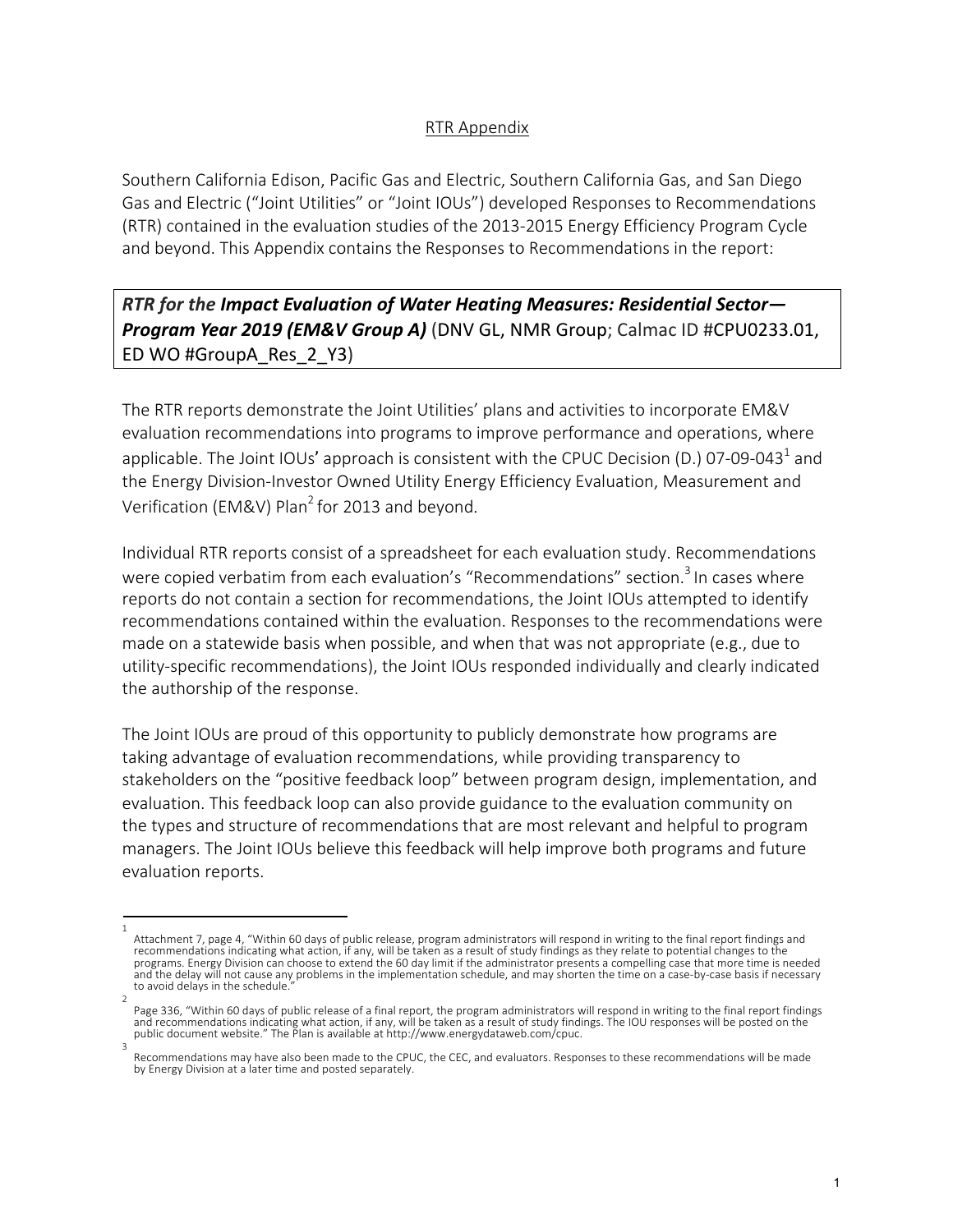## **Response to Recommendations (RTR) in Impact, Process, and Market Assessment Studies**

**Study Title:** Impact Evaluation of Water Heating Measures: Residential Sector—Program Year 2019 (EM&V Group A)

**Program:** Residential **Author:** DNV GL, NMR Group

**Calmac ID:** CPU0233.01

**ED WO:** GroupA\_Res\_2\_Y3

**Link to Report:** http://www.calmac.org/publications/CPUC\_Group\_A\_Report\_Water\_Heating\_PY\_2019\_Final\_CALMAC.pdf

|                |       |                                                                                                              |                                                                                                                                                                                                                                                                                                                                                                                                           |                                                                                |                                                          | <b>PG&amp;E</b> (if applicable)                                                                                                                                                                                                                                                                                                                                                                                                                                                                                                                                                                                                                                                                                                                                                                                                                                                                                                                                                                                                                                                                                                                                                                                                                                                                      |                                                           | <b>SCE</b> (if applicable)                                                                                                                                                                                                                                                                                                                                                                                                                                                                                                                                                                                                                                                                                                                                                                                               | <b>SCG</b> (if applicable)                             |                                                                                                                                                                                          | <b>SDG&amp;E (if applicable)</b>                     |                                                                                                                                                                                                                                                                                                                                                                                                                                                                                                                                                                                                                                                                                                                                                                                                                                                                 |
|----------------|-------|--------------------------------------------------------------------------------------------------------------|-----------------------------------------------------------------------------------------------------------------------------------------------------------------------------------------------------------------------------------------------------------------------------------------------------------------------------------------------------------------------------------------------------------|--------------------------------------------------------------------------------|----------------------------------------------------------|------------------------------------------------------------------------------------------------------------------------------------------------------------------------------------------------------------------------------------------------------------------------------------------------------------------------------------------------------------------------------------------------------------------------------------------------------------------------------------------------------------------------------------------------------------------------------------------------------------------------------------------------------------------------------------------------------------------------------------------------------------------------------------------------------------------------------------------------------------------------------------------------------------------------------------------------------------------------------------------------------------------------------------------------------------------------------------------------------------------------------------------------------------------------------------------------------------------------------------------------------------------------------------------------------|-----------------------------------------------------------|--------------------------------------------------------------------------------------------------------------------------------------------------------------------------------------------------------------------------------------------------------------------------------------------------------------------------------------------------------------------------------------------------------------------------------------------------------------------------------------------------------------------------------------------------------------------------------------------------------------------------------------------------------------------------------------------------------------------------------------------------------------------------------------------------------------------------|--------------------------------------------------------|------------------------------------------------------------------------------------------------------------------------------------------------------------------------------------------|------------------------------------------------------|-----------------------------------------------------------------------------------------------------------------------------------------------------------------------------------------------------------------------------------------------------------------------------------------------------------------------------------------------------------------------------------------------------------------------------------------------------------------------------------------------------------------------------------------------------------------------------------------------------------------------------------------------------------------------------------------------------------------------------------------------------------------------------------------------------------------------------------------------------------------|
| Item           | Sect. | <b>Findings</b>                                                                                              | <b>Best Practice /</b><br><b>Recommendations</b><br>(Verbatim from<br><b>Final Report)</b>                                                                                                                                                                                                                                                                                                                | Recommenda-<br>tion<br>Recipient                                               | Disposi-<br>tion                                         | <b>Disposition Notes</b>                                                                                                                                                                                                                                                                                                                                                                                                                                                                                                                                                                                                                                                                                                                                                                                                                                                                                                                                                                                                                                                                                                                                                                                                                                                                             | Disposi-<br>tion                                          | <b>Disposition Notes</b>                                                                                                                                                                                                                                                                                                                                                                                                                                                                                                                                                                                                                                                                                                                                                                                                 | Disposi-<br>tion                                       | <b>Disposition Notes</b>                                                                                                                                                                 | Disposi-<br>tion                                     | <b>Disposition Notes</b>                                                                                                                                                                                                                                                                                                                                                                                                                                                                                                                                                                                                                                                                                                                                                                                                                                        |
| 1              | 4.3   | The single-family market is mov-<br>ing towards tankless systems,<br>but fuel substitution is uncom-<br>mon. | As fuel switching and electrifi-<br>cation of water heating ramps<br>up pursuant to PY2021 Deci-<br>sion 19-08-009, we recom-<br>mend:<br>• gross impact evaluation that<br>factors in the mix of baseline<br>technologies for each pro-<br>gram technology.<br>• future research using cus-<br>tomer surveys to monitor<br>the fuel-conversion trend<br>from gas to electric heat<br>pump water heaters. | If incorrect,<br>please<br>indicate and<br>redirect in notes.<br>CPUC, All PAs | Choose:<br>Accepted,<br>Rejected<br>or Other<br>Accepted | Examples:<br>Describe specific program change,<br>give reason for rejection, or indi-<br>cate that it's under further review.<br>PG&E agrees that, in future impact<br>evaluations, CPUC impact evalua-<br>tors should take into consideration<br>that program participants will be<br>replacing different water heating<br>technologies when they install<br>tankless systems. Specifically,<br>some households will be replacing<br>electric storage, some gas storage,<br>and possibly some may even be re-<br>placing less-efficient tankless stor-<br>age units). Each of these types of<br>hot water heating systems will re-<br>quire its own baseline.<br>Currently PG&E is participating in<br>several electrification studies to<br>monitor customer attitudes,<br>trends and practices related to<br>electrification.<br>PG&E supports research to deter-<br>mine customer interest in convert-<br>ing from a natural gas to heat<br>pump water heater. When appro-<br>priate, we will include the neces-<br>sary survey questions to collect<br>this data or communicate this best<br>practice to a third-party imple-<br>menter leading a program. When<br>PG&E adopts fuel switching water<br>heating measures, it will incorpo-<br>rate these recommendations into<br>program design. | Choose:<br>Accepted,<br>Rejected,<br>or Other<br>Accepted | Examples:<br>Describe specific program change,<br>give reason for rejection, or indi-<br>cate that it's under further review.<br>Mixed fuel baselines can facilitate<br>the deployment of traditional Up-<br>stream and Midstream programs<br>by IOU to accelerate the heat<br>pump water heater market. How-<br>ever, electric measure cases<br>should still be available for Down-<br>stream or Midstream approaches<br>that collect base case data.<br>The gross impact evaluation and<br>future research can also consider<br>how incentives for gas water heat-<br>ers disincentivize fuel substitution.<br>Competing gas incentives can be a<br>significant factor to installer and<br>customer decision-making, affect-<br>ing how the market adopts fuel<br>switching and electrification of wa-<br>ter heating. | Choose:<br>Accepted,<br>Rejected,<br>or Other<br>Other | Examples:<br>Describe specific program change,<br>give reason for rejection, or indi-<br>cate that it's under further review.<br>This recommendation is not appli-<br>cable to SoCalGas. | Choose:<br>Accepted<br>Rejected<br>or Other<br>Other | Examples:<br>Describe specific program change,<br>give reason for rejection, or indi-<br>cate that it's under further review.<br>This recommendation suggests fu-<br>ture EM&V roadmap planning and<br>more forward-looking recommen-<br>dation based on trends associated<br>with Figure 1-3 (page 8) Impact<br><b>Evaluation of Water Heating</b><br>Measures.<br>Currently, SCE, is the lead IOU de-<br>veloping deemed residential water<br>heating fuel substitution measures<br>packages within the eTRM ecosys-<br>tem.<br>SDG&E as of late 2020, has<br>awarded third-party contracts for<br>multi-family sector and in the pro-<br>cess of soliciting RFP for local resi-<br>dential programs, as well. And will<br>continue to collaborate closely<br>with third parties on the growing<br>trend associated with all fuel sub-<br>stitution measures. |
| $\overline{2}$ | 4.3   | Almost three-fourths of pro-<br>gram water heater installations<br>in PY2019 were natural gas                | Program must consider the in-<br>creased measure life of tank-<br>less gas water heaters that will                                                                                                                                                                                                                                                                                                        | CPUC, All PAs                                                                  | Accepted                                                 | PG&E agrees with this recommen-<br>dation and believes that the im-<br>mediate reduction in energy usage                                                                                                                                                                                                                                                                                                                                                                                                                                                                                                                                                                                                                                                                                                                                                                                                                                                                                                                                                                                                                                                                                                                                                                                             | Other                                                     | SCE recognizes the increasing mar-<br>ket share of gas tankless water                                                                                                                                                                                                                                                                                                                                                                                                                                                                                                                                                                                                                                                                                                                                                    | Other                                                  | This recommendation is not appli-<br>cable to SoCalGas.                                                                                                                                  | Other                                                | SDG&E and its third-party imple-<br>menters are collaborating closely<br>to meet electrification and carbon                                                                                                                                                                                                                                                                                                                                                                                                                                                                                                                                                                                                                                                                                                                                                     |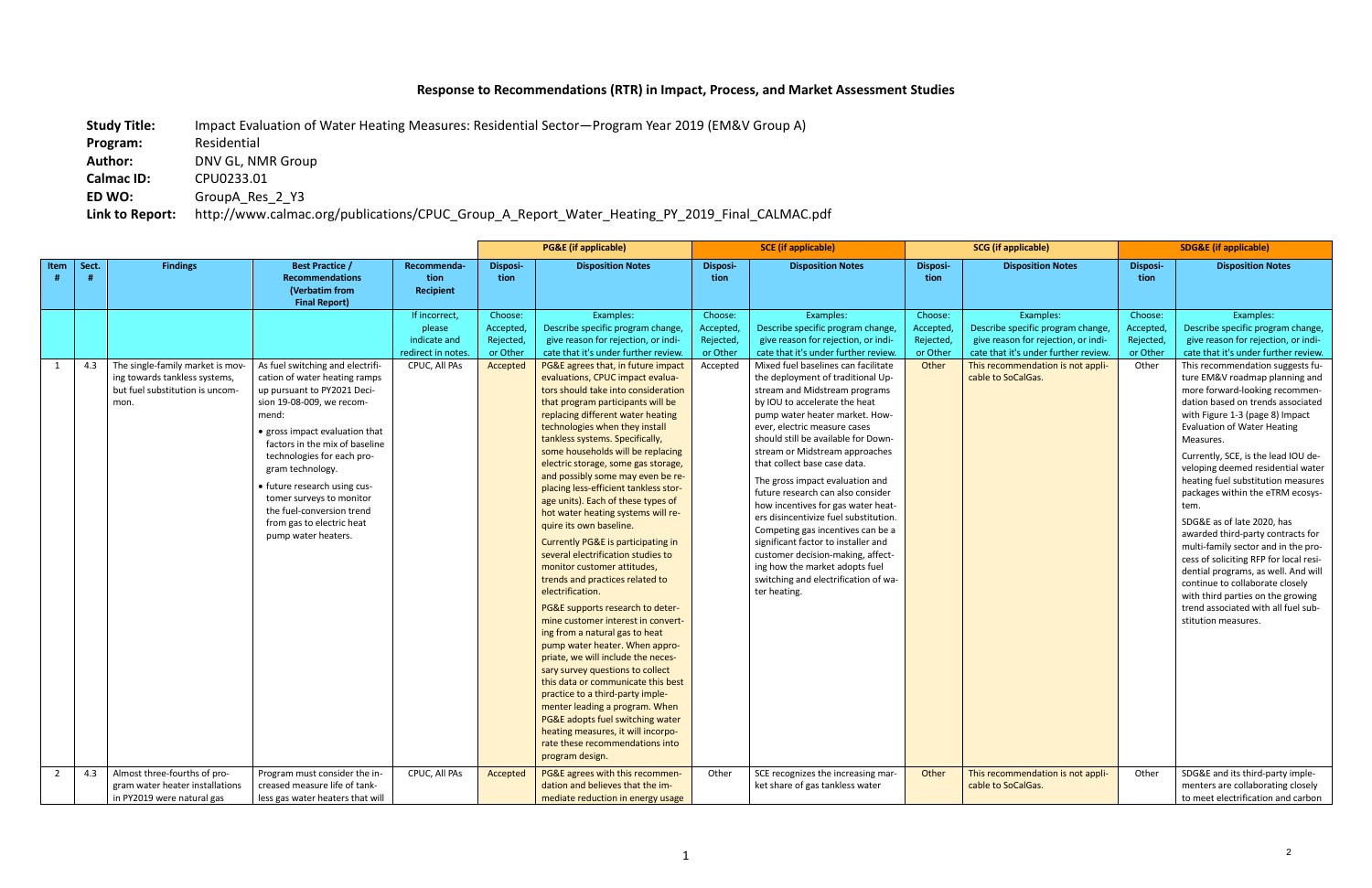|              |       |                                                                                                                                                                                                                                                                                                                                                                         |                                                                                                                                                                                                                                                                                                                                                                                             |                                  | <b>PG&amp;E</b> (if applicable) |                                                                                                                                                                                                                                                                                                                                                                                                                                                                                                                                                                                                                                                                                                                                        | <b>SCE</b> (if applicable) |                                                                                                                                                                                                                                                                                                                                                                                                                                                                                                                                                                                                                                                                                                                                            | <b>SCG</b> (if applicable) |                            | <b>SDG&amp;E</b> (if applicable) |                                                                                                                                                                                                                                                                                                                                                                                                                                                                                                                                                                                                                                                                                                                                                                                                                                                             |
|--------------|-------|-------------------------------------------------------------------------------------------------------------------------------------------------------------------------------------------------------------------------------------------------------------------------------------------------------------------------------------------------------------------------|---------------------------------------------------------------------------------------------------------------------------------------------------------------------------------------------------------------------------------------------------------------------------------------------------------------------------------------------------------------------------------------------|----------------------------------|---------------------------------|----------------------------------------------------------------------------------------------------------------------------------------------------------------------------------------------------------------------------------------------------------------------------------------------------------------------------------------------------------------------------------------------------------------------------------------------------------------------------------------------------------------------------------------------------------------------------------------------------------------------------------------------------------------------------------------------------------------------------------------|----------------------------|--------------------------------------------------------------------------------------------------------------------------------------------------------------------------------------------------------------------------------------------------------------------------------------------------------------------------------------------------------------------------------------------------------------------------------------------------------------------------------------------------------------------------------------------------------------------------------------------------------------------------------------------------------------------------------------------------------------------------------------------|----------------------------|----------------------------|----------------------------------|-------------------------------------------------------------------------------------------------------------------------------------------------------------------------------------------------------------------------------------------------------------------------------------------------------------------------------------------------------------------------------------------------------------------------------------------------------------------------------------------------------------------------------------------------------------------------------------------------------------------------------------------------------------------------------------------------------------------------------------------------------------------------------------------------------------------------------------------------------------|
| Item         | Sect. | <b>Findings</b>                                                                                                                                                                                                                                                                                                                                                         | <b>Best Practice /</b><br><b>Recommendations</b><br>(Verbatim from<br><b>Final Report)</b>                                                                                                                                                                                                                                                                                                  | Recommenda-<br>tion<br>Recipient | Disposi-<br>tion                | <b>Disposition Notes</b>                                                                                                                                                                                                                                                                                                                                                                                                                                                                                                                                                                                                                                                                                                               | <b>Disposi-</b><br>tion    | <b>Disposition Notes</b>                                                                                                                                                                                                                                                                                                                                                                                                                                                                                                                                                                                                                                                                                                                   | <b>Disposi-</b><br>tion    | <b>Disposition Notes</b>   | Disposi-<br>tion                 | <b>Disposition Notes</b>                                                                                                                                                                                                                                                                                                                                                                                                                                                                                                                                                                                                                                                                                                                                                                                                                                    |
|              |       | tankless water heaters.                                                                                                                                                                                                                                                                                                                                                 | reduce and delay the opportu-<br>nities for fuel substitution initi-<br>ated due to equipment failure.<br>It may be necessary to con-<br>sider replacing recent tankless<br>gas installations before they<br>reach the end of their effective<br>useful life, given that these<br>systems are expected to last<br>until 2040 and this is by when<br>the state aims to be carbon<br>neutral. |                                  |                                 | achieved through the adoption of<br>more efficient tankless gas water<br>heating technology will serve as an<br>important first step in raising cus-<br>tomer awareness of new water<br>heating products and in the imme-<br>diate reduction of GHG emissions.                                                                                                                                                                                                                                                                                                                                                                                                                                                                         |                            | heaters and agrees that early re-<br>placement of gas tankless water<br>will be necessary. However, given<br>the lack of awareness of heat<br>pump water heaters among instal-<br>lation contractors and customers<br>at this time, programs should fo-<br>cus on existing equipment that is<br>at or near end-of-life.<br>The high percentage of program<br>gas water heater installations is an<br>example of how incentives for gas<br>water heating create significant<br>barriers to fuel substitution. Early<br>retirement of gas installations with<br>fuel substitution heat pump water<br>heater measures will require the<br>elimination of gas incentives to re-<br>duce conflicting messages to in-<br>stallers and customers. |                            |                            |                                  | goals set by California regulators<br>while maintaining balance in<br>meeting the annual business ad-<br>vice letter (ABAL) requirement and<br>annual DEER Resolution, set by the<br><b>CPUC Energy Division.</b><br>Additionally, CPUC Decision 19-08-<br>009 Rulemaking 13-11-005 "Deci-<br>sion Modifying the Energy Effi-<br>ciency Three-Prong Test Related to<br>Fuel Substitution" recently passed<br>in August 2019. Since then, SCE<br>has developed new residential wa-<br>ter heating fuel substitution work-<br>paper SWWH025 in response and<br>who impact has yet to be deter-<br>mine.<br>Other CPUC proceedings such as<br>the Self-Generation Incentive Pro-<br>gram (SGIP) are in the process of<br>rolling out electric heat pump wa-<br>ter heating (HPWH) measures that<br>are likely outside the scope of this<br>evaluation and RTR. |
| $\mathbf{3}$ | 4.3   | Over half the participants who<br>installed heat pumps were una-<br>ware of the technology prior to<br>starting their project (52%).<br>Nearly three-fourth (72%) of<br>non-participants were unaware<br>of heat pump water heaters,<br>and the primary reason for not<br>wanting to install heat pump<br>water heaters was unfamiliarity<br>with the technology (48%). | To overcome barriers to elec-<br>trification, programs should fo-<br>cus on educating customers on<br>efficient electric water-heater<br>technologies and their operat-<br>ing costs.                                                                                                                                                                                                       | CPUC ED, All PAs                 | Accepted                        | PG&E concurs that customer edu-<br>cation is a critical first step in par-<br>ticipation in energy efficiency pro-<br>grams. PG&E's website contains<br>information on savings achievable<br>using heat pump water heaters<br>(ex. http://www.energyhouse-<br>calls.com/newsletter/how-to-<br>save-on-your-water-heating-bill/)<br>as well as training webinars (ex.<br>https://pge.doce-<br>bosaas.com/learn/course/exter-<br>nal/view/webinar/761/Imple-<br>mentingHeatPumpsWaterHeater-<br>sinReplacementScenari-<br>osWhyTheyMakeSense).<br>PG&E will continue to educate cus-<br>tomers about heat pump water<br>heaters through its website, via<br>different electronic messaging,<br>and using our various WE&T chan-<br>nels. | Accepted                   | SCE plans to augment its existing<br><b>Workforce Education &amp; Training</b><br>(WE&T) efforts to include building<br>electrification training (e.g., tech-<br>nologies, design, and installation).<br>Next, SCE plans to leverage<br>planned training under the Tech-<br>nology and Equipment for Clean<br>Heating (TECH) Initiative and Self<br>Generation Incentive Program<br>(SGIP) heat pump water heater.<br>The findings support the need to<br>eliminate support for competing<br>marketing for gas water heating if<br>fuel substitution heat pump water<br>heat measures are expected to sig-<br>nificantly support CA's greenhouse<br>gas (GHG) emissions targets for ex-<br>isting buildings.                               | Other                      | Not applicable to SoCalGas | Accepted                         | SDG&E will take the recommenda-<br>tion and share it with its program<br>implementer. SDG&E staff meet<br>and collaborate with third-party<br>implementer staff regularly to dis-<br>cuss these types of recommenda-<br>tions to overcome barriers to elec-<br>trification.                                                                                                                                                                                                                                                                                                                                                                                                                                                                                                                                                                                 |
|              | 4.3   | Nearly one-fifth (19%) of heat<br>pump adopters indicated that<br>they had to undertake an elec-<br>trical panel upgrade. The cost to                                                                                                                                                                                                                                   | We recommend revisiting the<br>cost-benefit analysis for this<br>measure in order to account<br>for these customer barriers                                                                                                                                                                                                                                                                 | CPUC ED, All PAs                 | Accepted                        | PG&E's Emerging Technology and<br>Demand Response groups are<br>funding a Midstream HPWH Study<br>to better understand the barriers<br>to HPWH selection/installation                                                                                                                                                                                                                                                                                                                                                                                                                                                                                                                                                                  | Other                      | SCE to evaluate facilitating addi-<br>tional incentives to support fuel<br>switching and electrification of wa-<br>ter heater infrastructure cost, par-<br>ticularly electrical panel upgrade.                                                                                                                                                                                                                                                                                                                                                                                                                                                                                                                                             | Other                      | Not applicable to SoCalGas | Other                            | The CPUC Energy Division ex-ante<br>team review all deemed workpa-<br>per submissions and clear guid-<br>ance has been given to IOU/PAs<br>regarding customer electrical                                                                                                                                                                                                                                                                                                                                                                                                                                                                                                                                                                                                                                                                                    |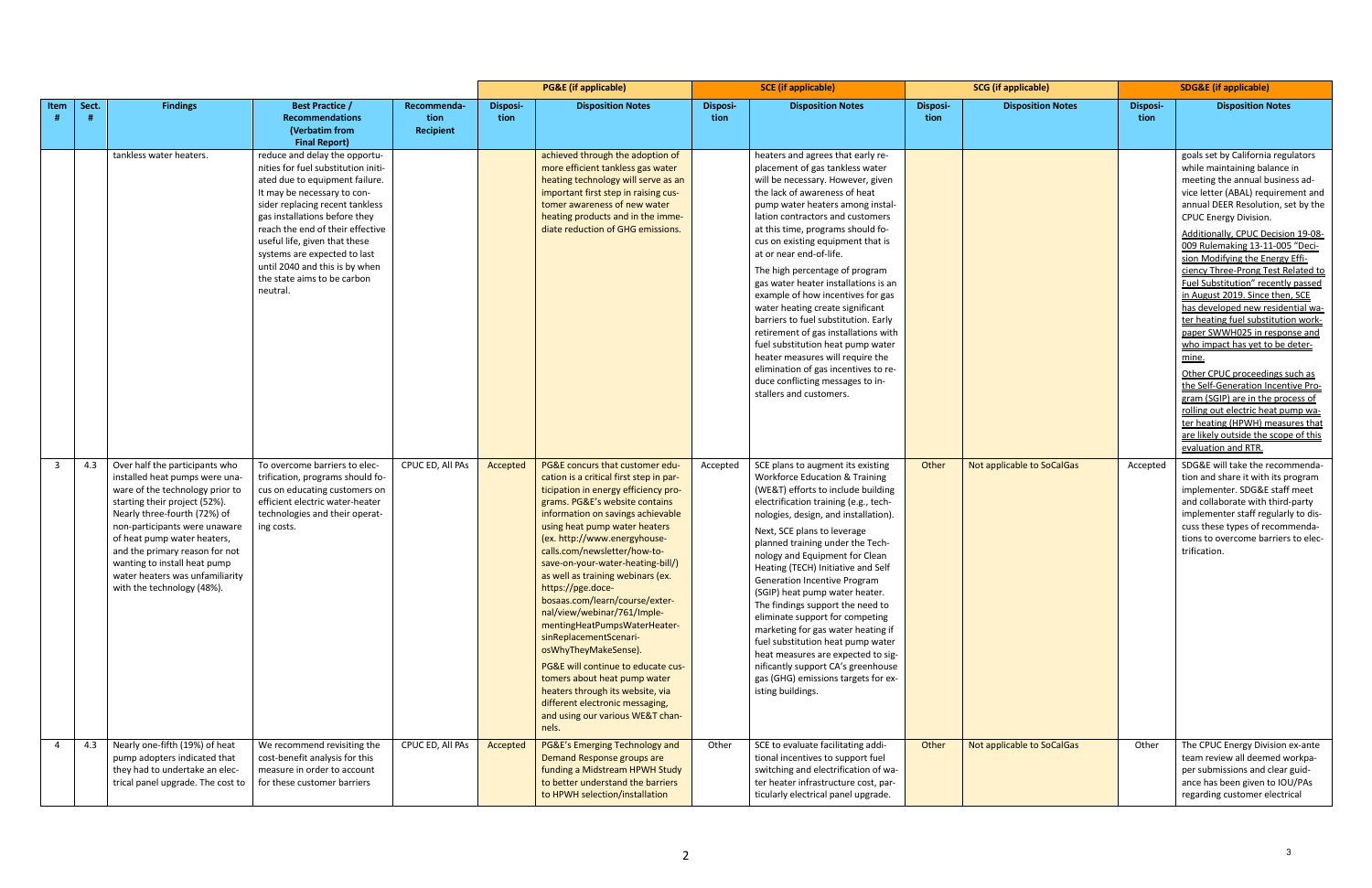|                |       |                                                                                                                                                                                                                                                                                                  |                                                                                                                                                                                                                                                               |                                  |                  | <b>PG&amp;E</b> (if applicable)                                                                                                                                                                                                                                                                                                                                                                                                                                                                                                                                                                                                                                                                                                              | <b>SCE</b> (if applicable) |                                                                                                                                                                     | <b>SCG</b> (if applicable) |                                                                                                                                                                                                                                                                                                                                                                                                                                                                          | <b>SDG&amp;E</b> (if applicable) |                                                                                                                                                                                                                                                                                                                                                                                                                                                                                                                                                                                           |
|----------------|-------|--------------------------------------------------------------------------------------------------------------------------------------------------------------------------------------------------------------------------------------------------------------------------------------------------|---------------------------------------------------------------------------------------------------------------------------------------------------------------------------------------------------------------------------------------------------------------|----------------------------------|------------------|----------------------------------------------------------------------------------------------------------------------------------------------------------------------------------------------------------------------------------------------------------------------------------------------------------------------------------------------------------------------------------------------------------------------------------------------------------------------------------------------------------------------------------------------------------------------------------------------------------------------------------------------------------------------------------------------------------------------------------------------|----------------------------|---------------------------------------------------------------------------------------------------------------------------------------------------------------------|----------------------------|--------------------------------------------------------------------------------------------------------------------------------------------------------------------------------------------------------------------------------------------------------------------------------------------------------------------------------------------------------------------------------------------------------------------------------------------------------------------------|----------------------------------|-------------------------------------------------------------------------------------------------------------------------------------------------------------------------------------------------------------------------------------------------------------------------------------------------------------------------------------------------------------------------------------------------------------------------------------------------------------------------------------------------------------------------------------------------------------------------------------------|
| Item           | Sect. | <b>Findings</b>                                                                                                                                                                                                                                                                                  | <b>Best Practice /</b><br><b>Recommendations</b><br>(Verbatim from<br><b>Final Report)</b>                                                                                                                                                                    | Recommenda-<br>tion<br>Recipient | Disposi-<br>tion | <b>Disposition Notes</b>                                                                                                                                                                                                                                                                                                                                                                                                                                                                                                                                                                                                                                                                                                                     | <b>Disposi-</b><br>tion    | <b>Disposition Notes</b>                                                                                                                                            | <b>Disposi-</b><br>tion    | <b>Disposition Notes</b>                                                                                                                                                                                                                                                                                                                                                                                                                                                 | Disposi-<br>tion                 | <b>Disposition Notes</b>                                                                                                                                                                                                                                                                                                                                                                                                                                                                                                                                                                  |
|                |       | replace an electrical panel aver-<br>ages \$1,138, with a typical<br>range of \$498 and \$1,781.                                                                                                                                                                                                 | and potential additional pro-<br>gram costs to overcome the<br>same fully.<br>They should address often-hid-<br>den costs such as panel up-<br>grades with additional educa-<br>tion and incentives to custom-<br>ers and the contractors that<br>serve them. |                                  |                  | and to develop strategies to over-<br>come the challenges. PG&E's<br>EM&V group is currently funding a<br>service panel upgrade study to<br>better understand costs, the fac-<br>tors that influence the costs, and<br>how the processes can be im-<br>proved.<br>PG&E is the only U.S. utility serving<br>gas customers to formally voice its<br>support for a statewide all-electric<br>new construction standard in code<br>requirements. PG&E will com-<br>municate these recommendations<br>to its third-party implementers<br>who control program design.<br>Much of the time, program design<br>is driven by cost effectiveness re-<br>quirements and hidden costs and<br>cost effectiveness limitations are<br>substantial barriers. |                            |                                                                                                                                                                     |                            |                                                                                                                                                                                                                                                                                                                                                                                                                                                                          |                                  | panel upgrades. Such guidance is<br>stated within interim approved<br>statewide workpaper SWWH025.<br>Per CPUC Decision 19-08-00913,<br>building infrastructure costs which<br>include panel upgrades or gas line<br>installations/upgrades required to<br>facilitate these fuel substitution<br>measures shall be collected for all<br>downstream and direct install<br>measures.<br>SDG&E will continue to collaborate<br>with third-party implementors and<br>CPUC staff on how to best address<br>electrical panel upgrade cost while<br>balancing a cost effectiveness pro-<br>gram. |
| 5 <sub>1</sub> | 4.4   | Four-fifths (80%) of non-partici-<br>pants' water heaters were con-<br>ventional storage, the least effi-<br>cient type of water heater. One-<br>quarter (25%) of non-partici-<br>pants' water heaters were more<br>than 10 years old and would<br>soon reach the end of their use-<br>ful life. | There is ample opportunity to<br>achieve energy savings by en-<br>couraging customers to re-<br>place conventional storage wa-<br>ter heaters with more efficient<br>types.                                                                                   | CPUC ED, All PAs                 | Accepted         | PG&E agrees that getting custom-<br>ers to save natural gas now by re-<br>placing inefficient storage gas wa-<br>ter heaters now with more effi-<br>cient gas systems will result in sav-<br>ing energy. PG&E will consider this<br>recommendation and communi-<br>cate this to third-party implement-<br>ers who adopt fuel-switching wa-<br>ter heating measures and define<br>program design.<br>PG&E will continue to promote<br>HPWH's through its residential<br>programs, Energy Savings Assis-<br>tance program, trainings, Market-<br>place, and other leverageable op-<br>portunities.                                                                                                                                             | Accepted                   | SCE agrees that programs should<br>focus on existing conventional wa-<br>ter heaters that are at or near the<br>end of their useful life.                           | Accepted                   | The downstream storage and tank-<br>less water heater program offered<br>by SoCalGas provides rebates and<br>savings opportunities for custom-<br>ers to replace their inefficient stor-<br>age water heater units with a<br>more efficient Energy Star certified<br>stor-age water heater or tankless<br>water heater unit. SoCalGas will<br>continue to encourage customers<br>through education to consider<br>early re-placement of existing wa-<br>ter heater units | Accepted                         | SDG&E will take the recommenda-<br>tion and share it with its program<br>implementer. SDG&E staff meet<br>and collaborate with third-party<br>implementer staff regularly to dis-<br>cuss these types of recommenda-<br>tions to achieve ample energy sav-<br>ings.                                                                                                                                                                                                                                                                                                                       |
| 6а             | 4.4   | Results indicate that increasing<br>incentives could encourage<br>mass market adoption of high<br>efficiency water heaters in sin-<br>gle-family homes.                                                                                                                                          | Programs should consider slid-<br>ing scale incentives based on<br>income eligibility to ensure<br>that program influence is high<br>and free-ridership is mini-<br>mized.                                                                                    | CPUC ED, All PAs                 | Other            | Low-income customers are already<br>treated by the Energy Savings As-<br>sistance Program whereby a sub-<br>set of its CARE low-income cus-<br>tomer premises is treated each<br>year with multiple measures ap-<br>propriate for a given premise. Ap-<br>proximately 40% of PG&E's cus-<br>tomers are eligible for its<br>CARE/ESA Program.<br>Where applicable, PG&E or its<br>third-party implementers will take                                                                                                                                                                                                                                                                                                                          | Other                      | SCE agrees that sliding scale incen-<br>tives should be considered for Eq-<br>uity and Market Support programs<br>as they are not bound by cost ef-<br>fectiveness. | Accepted                   | Downstream rebate amounts have<br>been adjusted, within workpaper<br>limits, for storage water waters<br>and tankless water heaters to ac-<br>commodate for the increased cost<br>and to influence energy efficiency<br>and early replacement of these<br>units.                                                                                                                                                                                                         | Other                            | SDG&E will take the recommenda-<br>tion and share it with its program<br>implementer. SDG&E staff meet<br>and collaborate with third-party<br>implementer staff regularly to dis-<br>cuss these types of recommenda-<br>tions.                                                                                                                                                                                                                                                                                                                                                            |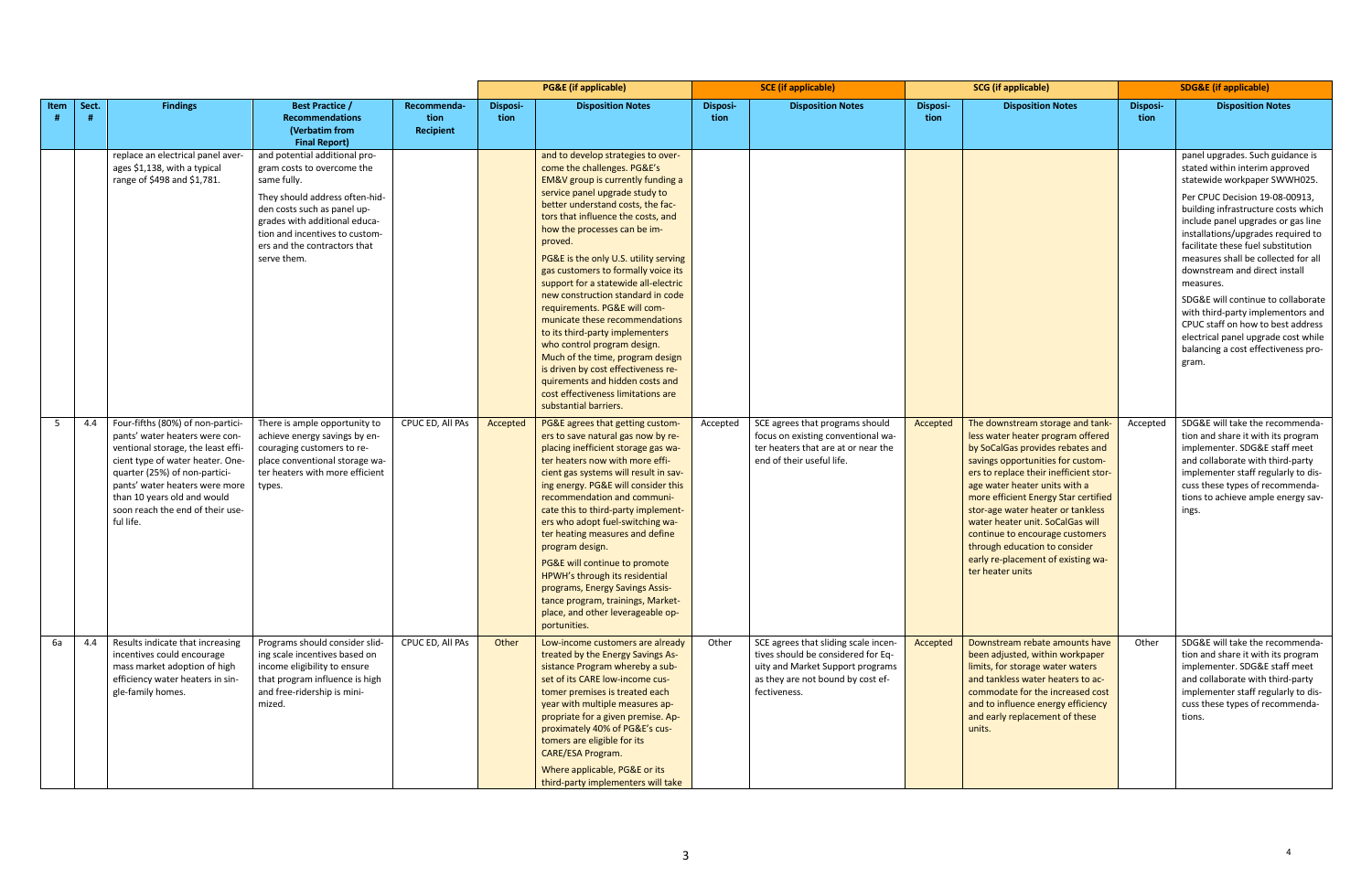|      |             |                                                                                                                                                                                                                                                                                                                                |                                                                                                                                                                                                                                                                                                                                                                                                                                               |                                  | <b>PG&amp;E</b> (if applicable) |                                                                                                                                                                                                                                                                                                                                                                                                                                                                                                                                                                                                                                                                                                                                                                                                                                                                                                                                                                                                                                                                                                                                                                                                                                                    | <b>SCE</b> (if applicable) |                                                                                                                                                                                                                                                                                                                                                                                                                    | <b>SCG</b> (if applicable) |                                                                                                                                                                                                                                                                                                                                                                                                                                                                                            | <b>SDG&amp;E (if applicable)</b> |                                                                                                                                                                                                                                |
|------|-------------|--------------------------------------------------------------------------------------------------------------------------------------------------------------------------------------------------------------------------------------------------------------------------------------------------------------------------------|-----------------------------------------------------------------------------------------------------------------------------------------------------------------------------------------------------------------------------------------------------------------------------------------------------------------------------------------------------------------------------------------------------------------------------------------------|----------------------------------|---------------------------------|----------------------------------------------------------------------------------------------------------------------------------------------------------------------------------------------------------------------------------------------------------------------------------------------------------------------------------------------------------------------------------------------------------------------------------------------------------------------------------------------------------------------------------------------------------------------------------------------------------------------------------------------------------------------------------------------------------------------------------------------------------------------------------------------------------------------------------------------------------------------------------------------------------------------------------------------------------------------------------------------------------------------------------------------------------------------------------------------------------------------------------------------------------------------------------------------------------------------------------------------------|----------------------------|--------------------------------------------------------------------------------------------------------------------------------------------------------------------------------------------------------------------------------------------------------------------------------------------------------------------------------------------------------------------------------------------------------------------|----------------------------|--------------------------------------------------------------------------------------------------------------------------------------------------------------------------------------------------------------------------------------------------------------------------------------------------------------------------------------------------------------------------------------------------------------------------------------------------------------------------------------------|----------------------------------|--------------------------------------------------------------------------------------------------------------------------------------------------------------------------------------------------------------------------------|
| Item | Sect.<br>-# | <b>Findings</b>                                                                                                                                                                                                                                                                                                                | <b>Best Practice /</b><br><b>Recommendations</b><br>(Verbatim from<br><b>Final Report)</b>                                                                                                                                                                                                                                                                                                                                                    | Recommenda-<br>tion<br>Recipient | <b>Disposi-</b><br>tion         | <b>Disposition Notes</b>                                                                                                                                                                                                                                                                                                                                                                                                                                                                                                                                                                                                                                                                                                                                                                                                                                                                                                                                                                                                                                                                                                                                                                                                                           | Disposi-<br>tion           | <b>Disposition Notes</b>                                                                                                                                                                                                                                                                                                                                                                                           | <b>Disposi-</b><br>tion    | <b>Disposition Notes</b>                                                                                                                                                                                                                                                                                                                                                                                                                                                                   | <b>Disposi-</b><br>tion          | <b>Disposition Notes</b>                                                                                                                                                                                                       |
|      |             |                                                                                                                                                                                                                                                                                                                                |                                                                                                                                                                                                                                                                                                                                                                                                                                               |                                  |                                 | this recommendation into consid-<br>eration for future program design.                                                                                                                                                                                                                                                                                                                                                                                                                                                                                                                                                                                                                                                                                                                                                                                                                                                                                                                                                                                                                                                                                                                                                                             |                            |                                                                                                                                                                                                                                                                                                                                                                                                                    |                            |                                                                                                                                                                                                                                                                                                                                                                                                                                                                                            |                                  |                                                                                                                                                                                                                                |
| 6b   | 4.4         | A majority of non-participants<br>indicate they search on the web<br>or go to PA websites for infor-<br>mation on new water heaters.                                                                                                                                                                                           | Optimize PA websites to in-<br>crease visibility of efficient wa-<br>ter-heater technologies and<br>available rebates in search en-<br>gine results. Programs should<br>offer both instant and mail-in<br>rebate options and ensure that<br>these appear in ENER-<br>GYSTAR.gov's rebate finder.                                                                                                                                              | All PAs                          | Other                           | PG&E agrees that optimizing the<br>visibility of water heater rebates is<br>an important component to cus-<br>tomers being able to search and<br>easily find information on efficient<br>water heater technologies. A<br>search engine search for "rebates"<br>and "PG&E" brings up PG&E's re-<br>bates and its rebate catalog as the<br>first search engine result. PG&E<br>will continue to promote HPWH's<br>through its residential programs,<br><b>Energy Savings Assistance Pro-</b><br>gram, trainings, Marketplace, and<br>other leverageable opportunities.<br>In 2022, the Statewide Plug Load<br>and Appliance program will be-<br>come the primary channel for resi-<br>dential rebates. PG&E expects the<br>lead IOU to ensure that the third-<br>party search engines and PA web-<br>sites are fully optimized for cus-<br>tomer consumption.<br>PG&E is unable to offer instant re-<br>bates due to the inherent issue of<br>not being able to track instances<br>of double dipping. Additionally,<br>during Covid, PG&E ended its mail-<br>in rebate process. For the time be-<br>ing, PG&E no longer offers mail-in<br>rebate options in the effort to<br>streamline and consolidate the re-<br>bate application process for cus- | Accepted                   | SCE routinely ensures that its in-<br>centives are listed on the ENERGY<br>STAR website.                                                                                                                                                                                                                                                                                                                           | Accepted                   | Information on water heating<br>technologies is available through<br>the utility website as well as the<br>utility Marketplace. SoCalGas will<br>work with the SW team on instant<br>rebates through the SW mid-<br>stream program and will continue<br>to promote water heater down-<br>stream opportunities where avail-<br>able.                                                                                                                                                        | Accepted                         | SDG&E will take the recommenda-<br>tion and share it with its program<br>implementer. SDG&E staff meet<br>and collaborate with third-party<br>implementer staff regularly to dis-<br>cuss these types of recommenda-<br>tions. |
|      | 4.4         | Fifty percent of non-participants<br>indicated that contractor rec-<br>ommendations are a key source<br>of information when consider-<br>ing purchase of a new water<br>heater and 20% indicated per-<br>sonal recommendations were<br>their only source of information<br>when considering purchase of a<br>new water heater. | Programs should leverage con-<br>tractors as a key channel to<br>market efficient water heaters<br>to customers given that 50%<br>indicated that contractor rec-<br>ommendations are a key<br>source of information when<br>considering purchase of a new<br>water heater.<br>The contractor channel is es-<br>pecially important for the 20%<br>of the market that indicated<br>personal recommendations<br>were their only source of infor- | All PAs                          | Accepted                        | tomers.<br>PG&E is currently conducting re-<br>search to better understand how<br>to better promote HPWH through<br>the midstream channels-distribu-<br>tors, contractors, retailers, and<br>government agencies. Educational<br>collateral is being developed for<br>the use of these midstream roles.                                                                                                                                                                                                                                                                                                                                                                                                                                                                                                                                                                                                                                                                                                                                                                                                                                                                                                                                            | Accepted                   | SCE plans to augment its existing<br><b>Workforce Education &amp; Training</b><br>(WE&T) efforts to include building<br>electrification training (e.g., tech-<br>nologies, design, and installation).<br>Next, SCE plans to leverage<br>planned training under the Tech-<br>nology and Equipment for Clean<br>Heating (TECH) Initiative and Self<br>Generation Incentive Program<br>(SGIP) heat pump water heater. | Accepted                   | SoCalGas will continue to outreach<br>to the water heater manufacturers<br>and their contractor base to edu-<br>cate on the benefits of purchasing<br>an energy efficient water heater<br>either through burn out or early<br>replacement. SoCalGas will also<br>continue to educate contractors<br>on available water heater rebates<br>that can help reduce the purchase<br>cost of a more energy efficient or<br>assist in selling a more energy effi-<br>cient unit to their customer. | Accepted                         | SDG&E will take the recommenda-<br>tion and share it with its program<br>implementer. SDG&E staff meet<br>and collaborate with third-party<br>implementer staff regularly to dis-<br>cuss these types of recommenda-<br>tions. |